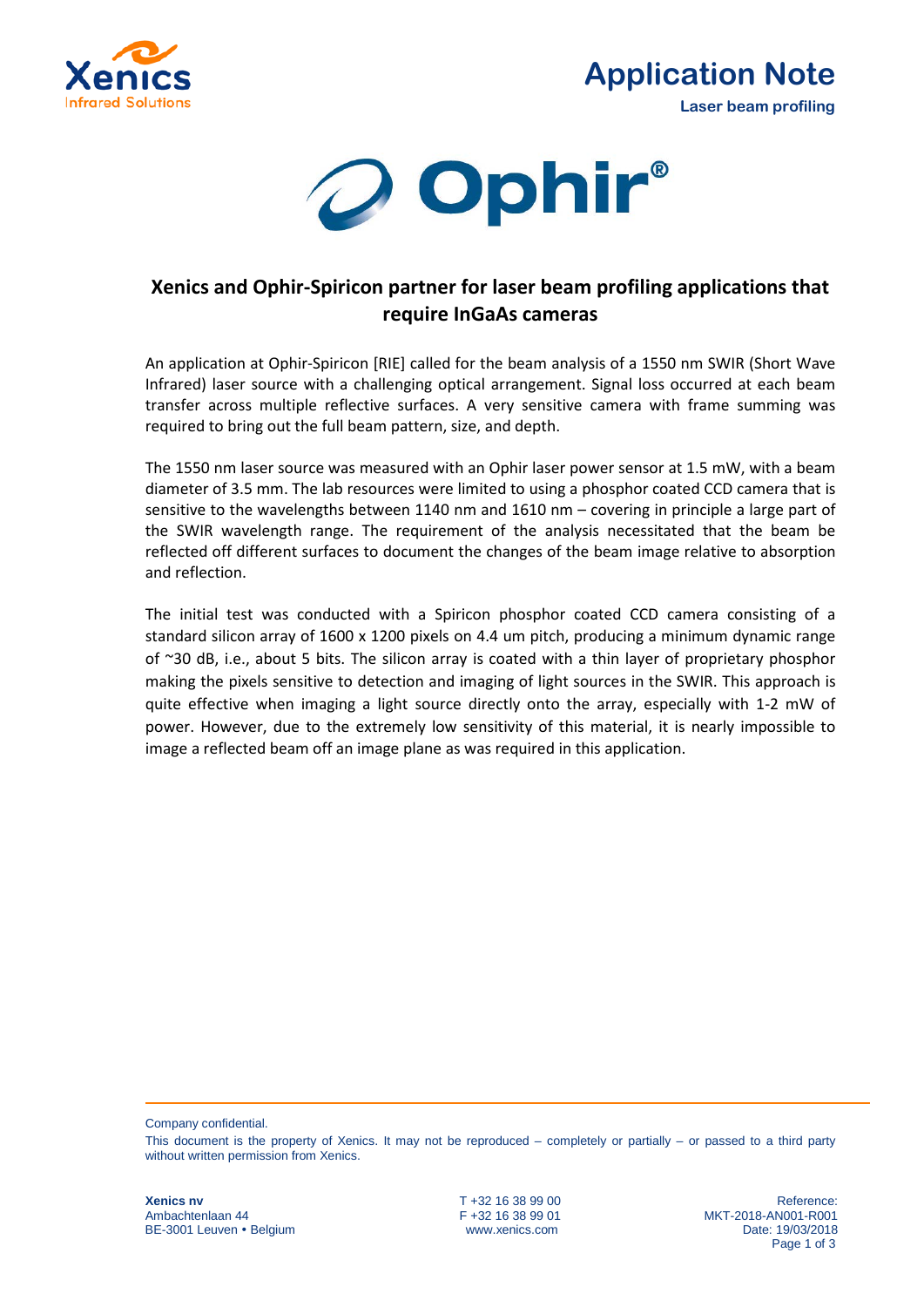

## **Application Note Laser beam profiling**

The results of this initial test were totally unsatisfactory. No effective image of the beam could be detected or profiled. The low absorption of the phosphor coated CCD prevented any useful data from being gathered from this approach.

The solution was to use a Spiricon "XC130" camera, based upon a Xenics InGaAs camera type Xeva 1.7 320. This SWIR InGaAs camera was then installed onto the optical table. The resolution of this camera is 320 x 256 with a 30 um pixel pitch, and producing a dynamic range of about 66 dB (in high dynamic range mode) combined with low read noise. This degree of sensitivity allows the camera to detect very low power images from either a direct source or a beam reflected off an image plane as was needed in this application.



*Figure 1 Fixture setup with Ophir-Spiricon XC130 camera, based upon Xenics Xeva 1.7 320.*

The InGaAs detector absorbs extremely well between 900 and 1700 nm. Due to the significant increase in sensitivity of the Xenics SWIR InGaAs camera, images of the beam from different reflected arrangements were now possible with great resolution. The fixture set up showing the XC130 InGaAs camera is in Figure 1. In this optical arrangement, the beam source was toward the left of the camera, reflected off an image surface to the right of the camera, back onto a reflective surface into the lens of the XC130 camera. With signal loss at each beam transfer, the Xenics SWIR camera using Spiricon BeamGage Professional beam diagnostic software was more than sufficient to image and profile the resulting image.

Company confidential.

**Xenics nv** Reference:<br>
Ambachtenlaan 44 **T** +32 16 38 99 00 **Reference:**<br>
F +32 16 38 99 01 **MKT-2018-AN001-R001** BE-3001 Leuven • Belgium vww.xenics.com

MKT-2018-AN001-R001<br>Date: 19/03/2018 Page 2 of 3

This document is the property of Xenics. It may not be reproduced – completely or partially – or passed to a third party without written permission from Xenics.